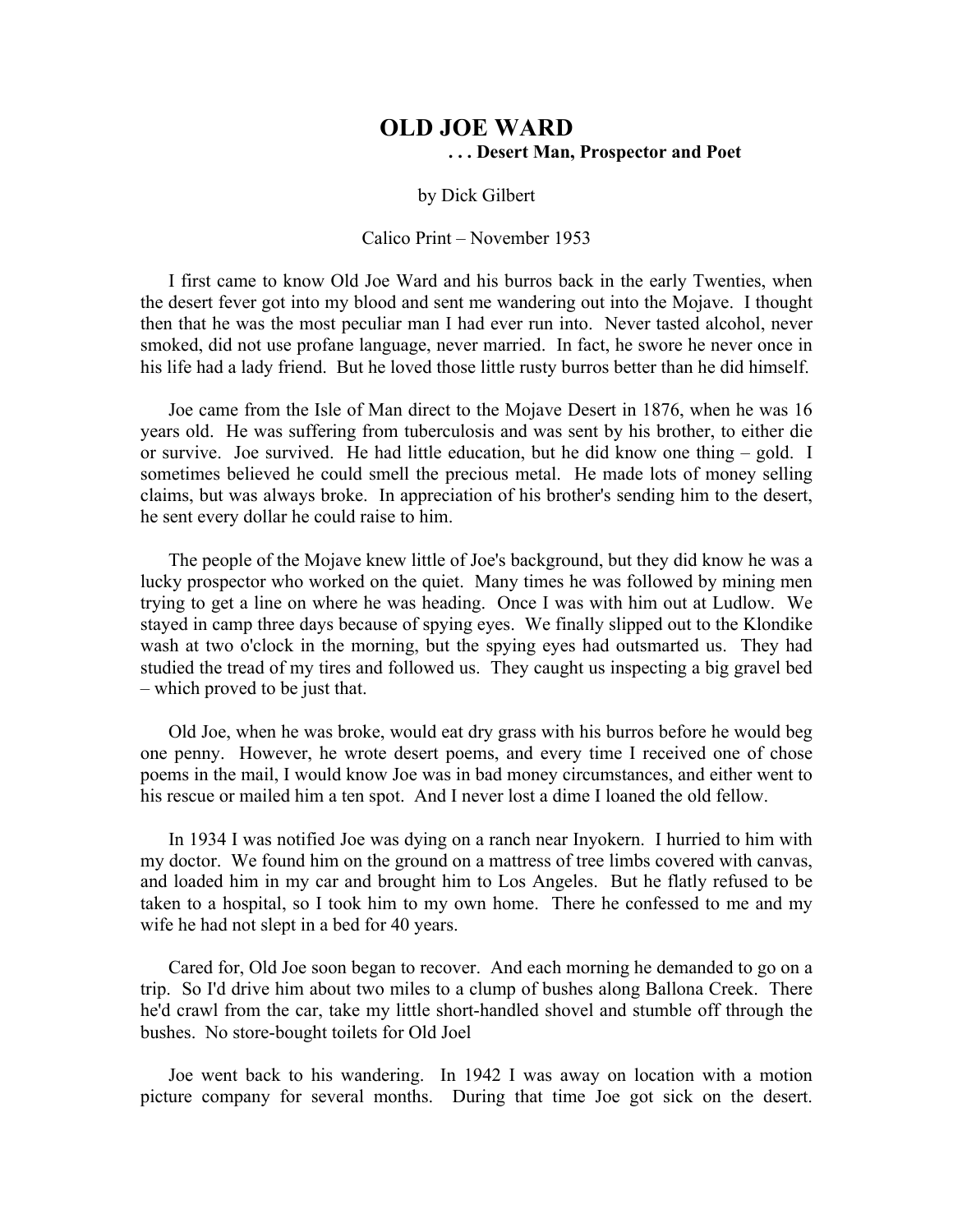Someone sent him to a hospital, and he passed on. I only learned about it a year after he was gone. He had often told me of a spot on the desert where he had buried three burros, and he said he had laid away enough money to be taken there to rest with his pals. I have never been able to learn whether his wishes were carried out. So few people know anything about the old fellow who kept his lips closed so tight.

But I do remember the first time I saw him make his desert bed. We were to look at some claims. I loaded him into my old Pierce-Arrow, equipped with two comfortable built-in beds, and we started. We arrived in the middle of the afternoon and the first thing Old Joe grabbed a shovel and started digging what looked like a grave, about one foot deep and six feet long. When he had finished he hurried to the bushes and soon was back with his arms full of green branches. He threw them into the "grave" and hurried back for another armful. Then he unfolded a large, dirty piece of heavy canvas, spread it over the foliage, and dropped on it.

I wised up to what he was doing and said: "Joe, I have two fine beds for us here in the car."

But Old Joe shook his head saying: "Here's where Joe sleeps tonight."

We looked over the claims he wanted to show me, then returned to camp and ate our supper. It was barely dark when Joe turned in for the night. But he had hardly hit the canvas when out he came – with a spurt.

"I've got a friend in my bed," he said. He grabbed n shovel and jerked off the canvas. In a couple of minutes be had I fished out a rattler about three feet long, and that mad devil was weaving his head like a cork bobbing in water.

"Kill the so and so, Joe!" I yelled. But Old Joe just kept nudging the snake out through the bushes. Finally it turned and began to glide away.

I was still yelling "Kill it Joe!" at the top of my voice when he returned.

"He never harmed me," Joe told me then, "so I never harmed him." And then he went back to bed as though nothing had happened while I stayed awake all night, watching from my bunk for the reptile to return and attack Joe. But I never saw any more of it.

And that's the kind of heart Old Joe carried. If he accidently stepped on bug, he'd worry about it for hours. The bad the world isn't full of desert rats like Old Joe Ward.